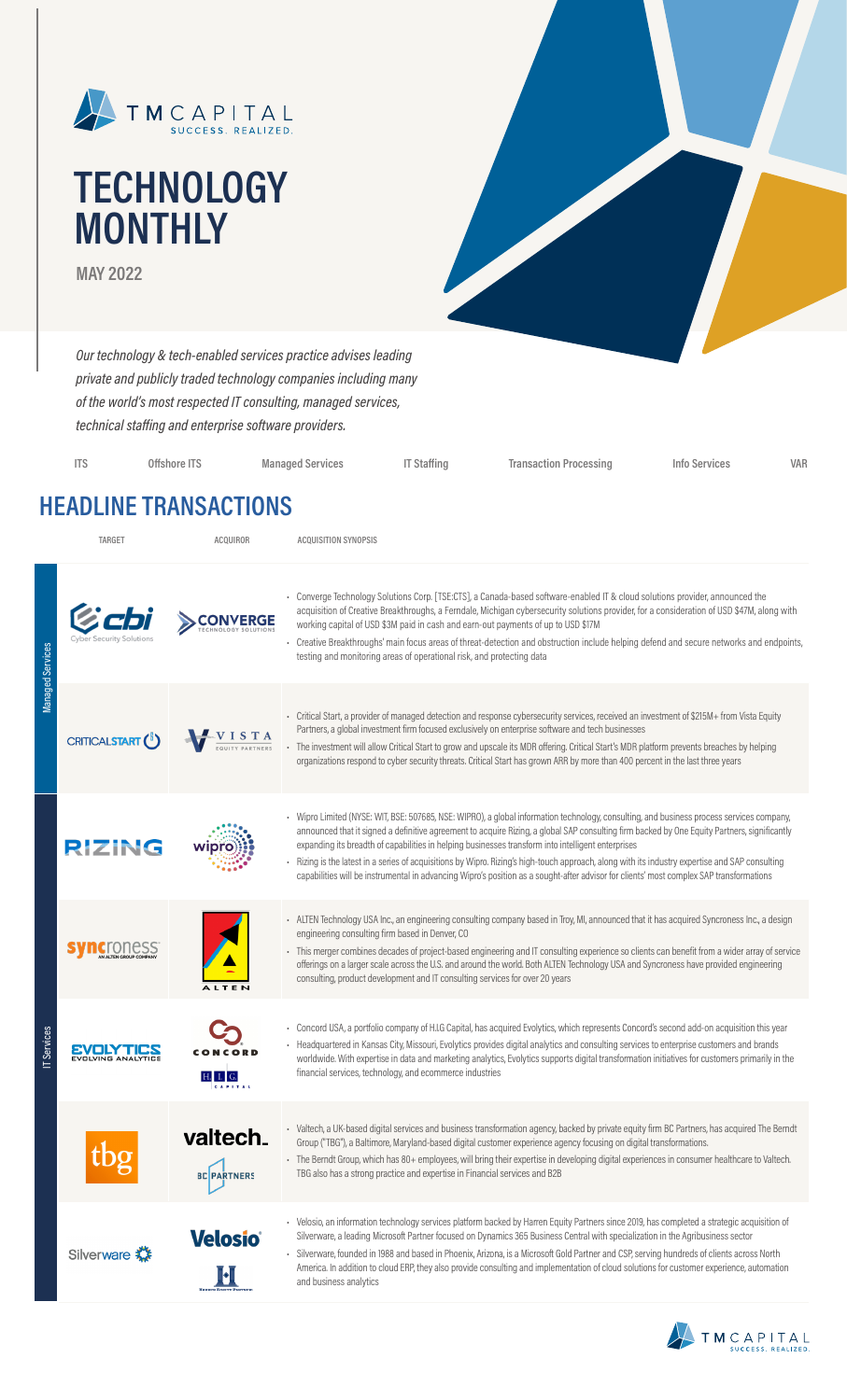## **TECHNOLOGY GROWTH & VALUATION TRENDS**

 **Enterprise Value / LTM Revenue**



 **Enterprise Value / LTM EBITDA**



#### **LTM Revenue Growth**



#### **LTM Gross & EBITDA Margin\***



\*EBITDA Margins shown as the gray line.



#### **TEV / EBITDA**